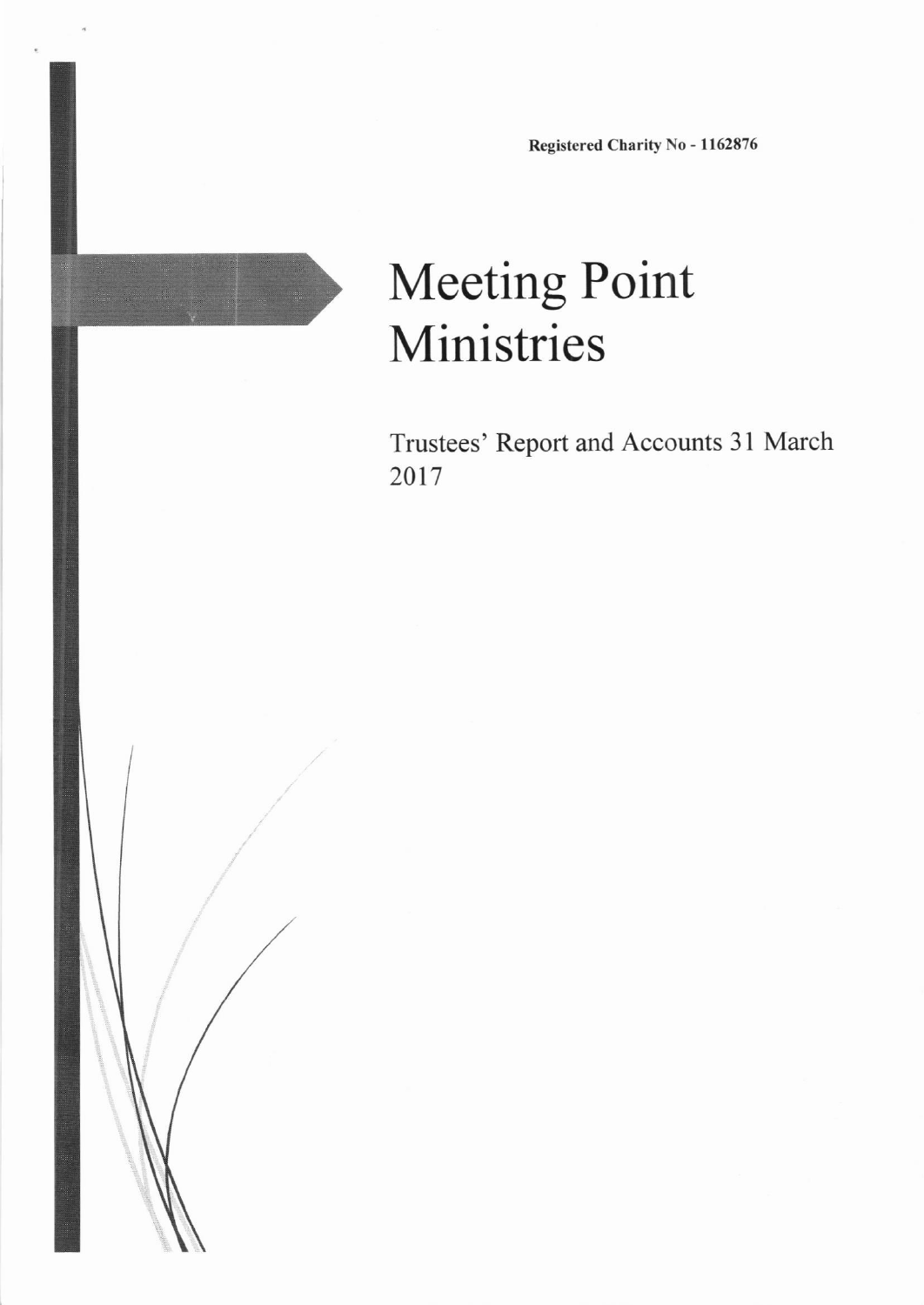| <b>CONTENTS</b>                          | PAGE |
|------------------------------------------|------|
| Legal and Administrative Details         | 2    |
| Trustees' Report                         | 3    |
| Independent Examiners' Report            | 6    |
| <b>Statement of Financial Activities</b> |      |
| <b>Balance Sheet</b>                     | 8    |
| Notes to the Accounts                    | 9    |

 $\lambda$ 

ü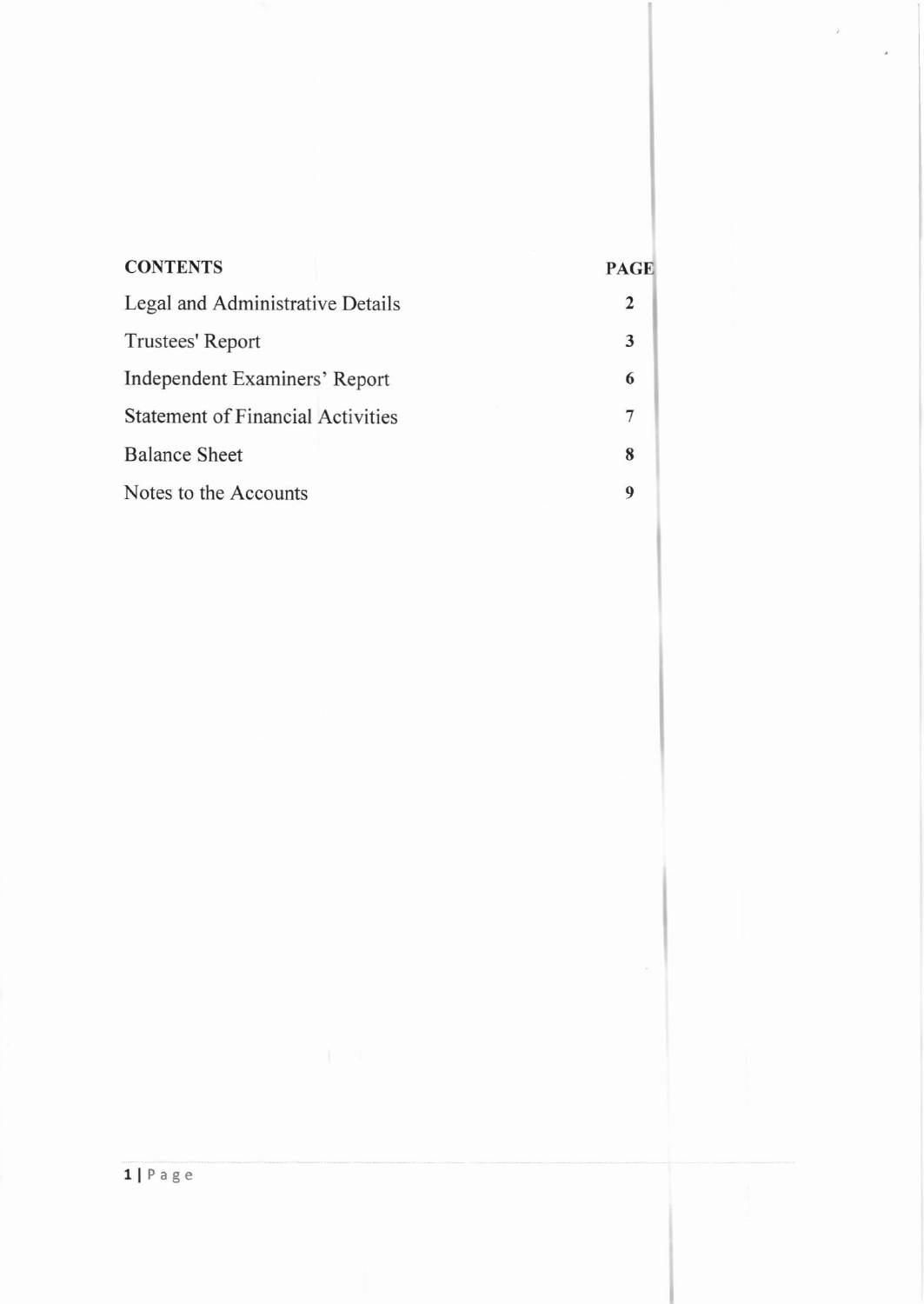# REFERENCE AND ADMINISTRATIVE DETAILS OF THE CHARITY, ITS TRUSTEES AND ADVISERS FOR THE YEAR ENDED 31 MARCH 2017

**Trustees** 

 $\chi$ 

Ñ.

**Charity registered Number** Date of charitable registration

Principal office

2. Ms Torna Powell 3. Mr Weston Henry

1. Mr Christopher Najair

1162876 28 July 2015

Praise House 145-151 London Road Croyden CR0 2RG

Secretary

**Independent examiners** 

**Bankers** 

Mr Christopher Najair

Wrichik Majumder (ACCA Finalist) - C/o GoodtoGive

Barclays Bank PLC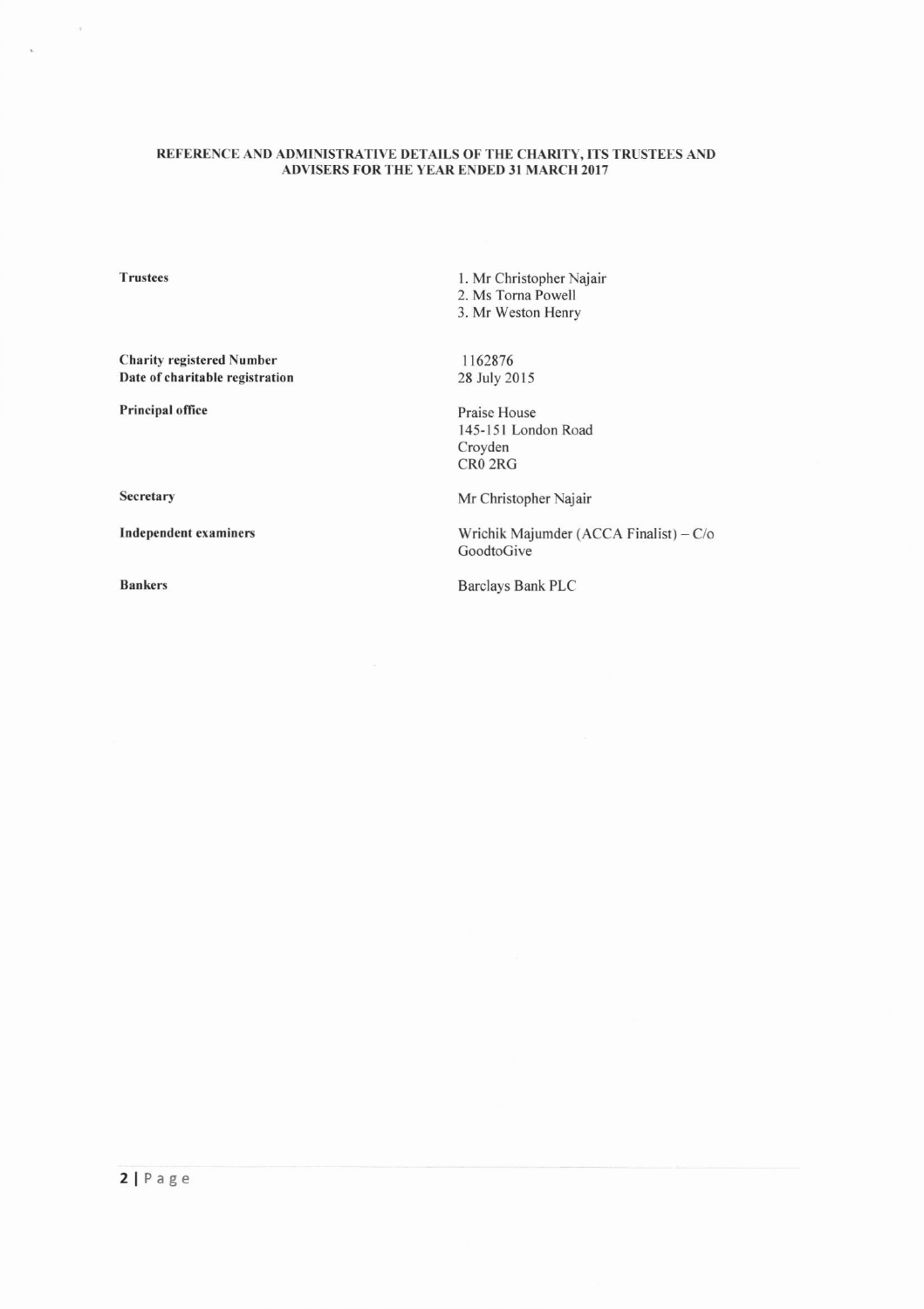#### TRUSTEES' REPORT FOR THE YEAR ENDED 31 MARCH 2017

The Board of Trustees, who are the trustees for charity law purposes, submit their annual report and the financial statements of Meeting point Ministries for the year ended 31 March 2017. The Board of Trustees confirms that the annual report and financial statements ofthe Charity comply with current statutory requirements, the requirements of the Charity's governing document and the provisions of the Statement of Recommended Practice (SORP) 'Accounting and Reporting by Charities (revised 2005)'

# Structure, governance and management

## The 3 Trustees are:

Mr Christopher Najair

Ms Toma Powell

Mr Weston Henry

The Trustees play a primary role in ensuring good govemance and functioning ofthe foundation. The Board's role, functions and responsibilities are quite clearly defined.

The Charity currently has a strong team of Advisory board members in the UK. Who have helped to secure financial support and contribute to the future planning of the organisation.

## Governing document:

Meeting Point Ministries is an unincorporated charitable organisation formed on 1<sup>st</sup> January 2012 and registered as a charity on 28<sup>th</sup> July 2015. The charity is governed by a Trust deed dated 1<sup>st</sup> January 2012.

#### Recruitment and appointment of trustees:

The members of the General Trustee Board are trustees for the purposes of charity law. New trustees may be appointed by resolution of a meeting of the trustees.

Much of the charity's work focuses upon the promotion of the Christian religion and the running and maintenance of its places of worship.

The General Trustee Board seeks to ensure that the needs ofthis group are appropriately reflected through the diversity of the trustee body. To enhance the potential pool of trustees, the charity has, through selective advertising and networking with voluntary organizations active in the sector, sought to identify those who would be willing to become members of the charity and use their own experience to assist the charity.

#### Risk Management:

We are committed to a policy of identifying, monitoring and managing the risks that might adversely affect the<br>activities in which we are involved. In this context, risk is defined as the potential to fail to achieve chari activities in which we are involved. In this context, risk is defined as the potential to fail to achieve charity objectives and for loss, financial and reputational, inherent in the environment in which we operate in the nature of the transactions undertaken.

The principle risk ofthe charity has been its dependence on voluntary income. Trustees have initiated various processes to mitigate such risk, so that the charity has sufficient reserve in the event of adverse condition(s).

The trustees have also examined other operational and business risks which they face and confirm that they have taken steps to mitigate the significant risks.